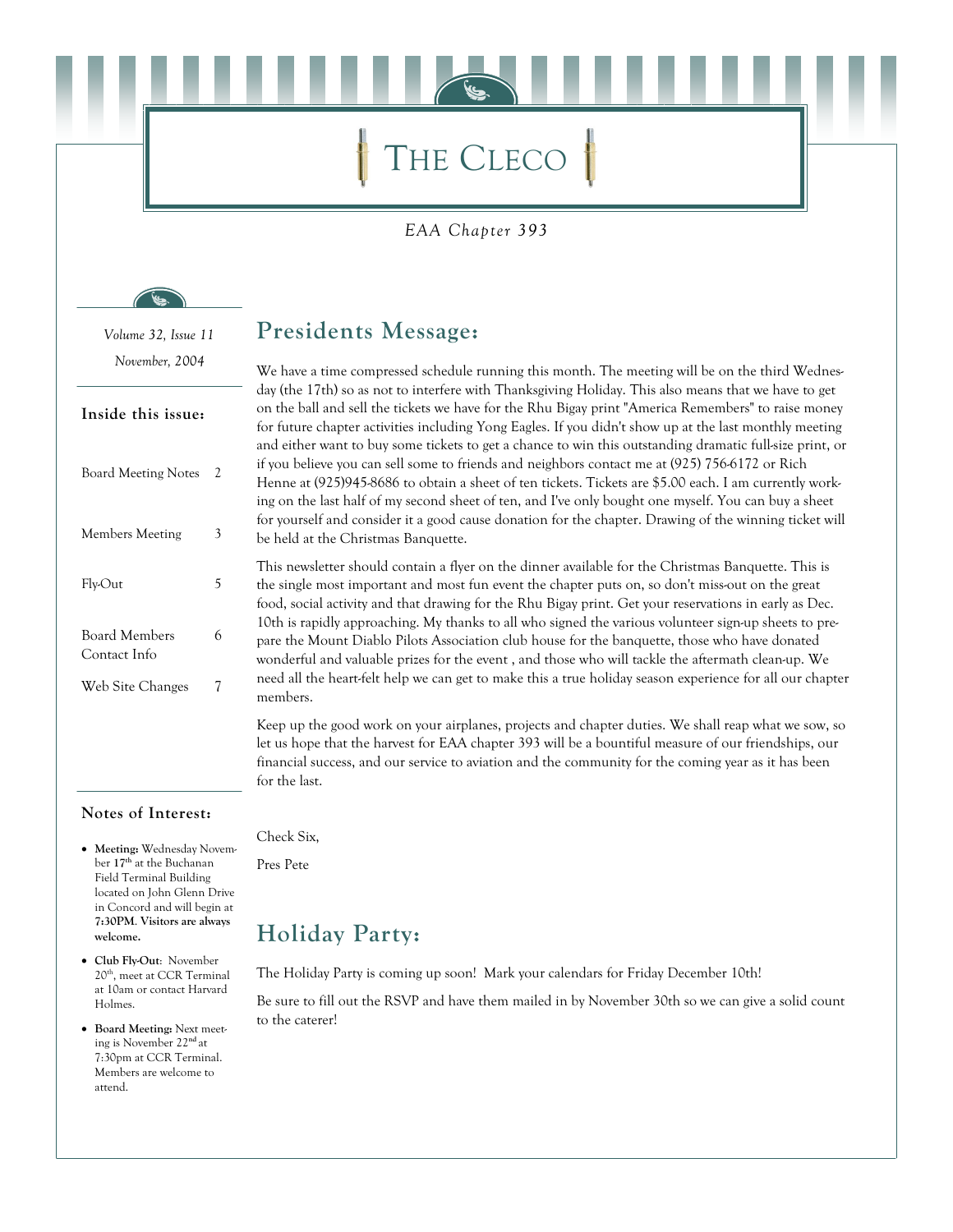The Cleco

# **Board of Directors Meeting Notes:**

Harvard's informal notes on the EAA Chapter 393 Board Meeting Thursday, November 4, 2004 Attending: Peter Degl'Innocenti, Guy Jones, Jordan Jones, Louis Goodell, Harvard Holmes

Due to the early November meeting, Cleco material needs to be in by Sunday, November 07, 2004.

Guy reported that he has not selected a speaker yet for the November meeting.

Peter made note of the following donations: a BFR in your airplane by Pete Wiebens; an hour of spin training by Dick Rihn; a case of wine; and a case of beer? (I missed this one).

Peter agreed to be in charge of the decorating committee for the Holiday Party. He will ensure that we have keys to the building, and that the decorating materials get evaluated before we get there to see what additional stuff we might need. He will ask people to bring refreshments to the decorating party.

Jordan got email from EAA HQ (Brenda Anderson), asking us to print and distribute a 2 page document on EAA member benefits. We don't really have two pages in our newsletter to spare, so Harvard will put the document on the web site, and we will put a short summary in the next Cleco.

Louis Goodell announced that the cost of the Holiday dinner is advancing toward \$35 per person. The Chapter's goals were to keep the charge at \$25 per person and to maintain the subsidy below \$5. There is concern that a dinner fee of \$30 will drive away some members. Louis' daughter, who is a good friend of the caterer, has been dealing with a family illness, and can't assist us with arrangements. Jordan Jones will contact the owner of Englund's to see what can be worked out. One issue mentioned was a minimum of 75 attendees for a full sit down dinner. Louis reports that our bank balance is similar to last year's at this time. That is, there is money to cover a \$10 per person subsidy, but it would leave the chapter with less money that last time.

Guy requested information on the engraver that we use for the Perpetual Trophy (which he was awarded last year).

Our next Board Meeting was set for Monday, November 22, 2004 to give the board time to deal with any issues that result from the Holiday Party.

The last Young Eagles flight of the year will be on November 13, 2004 at MDPA.

Page 2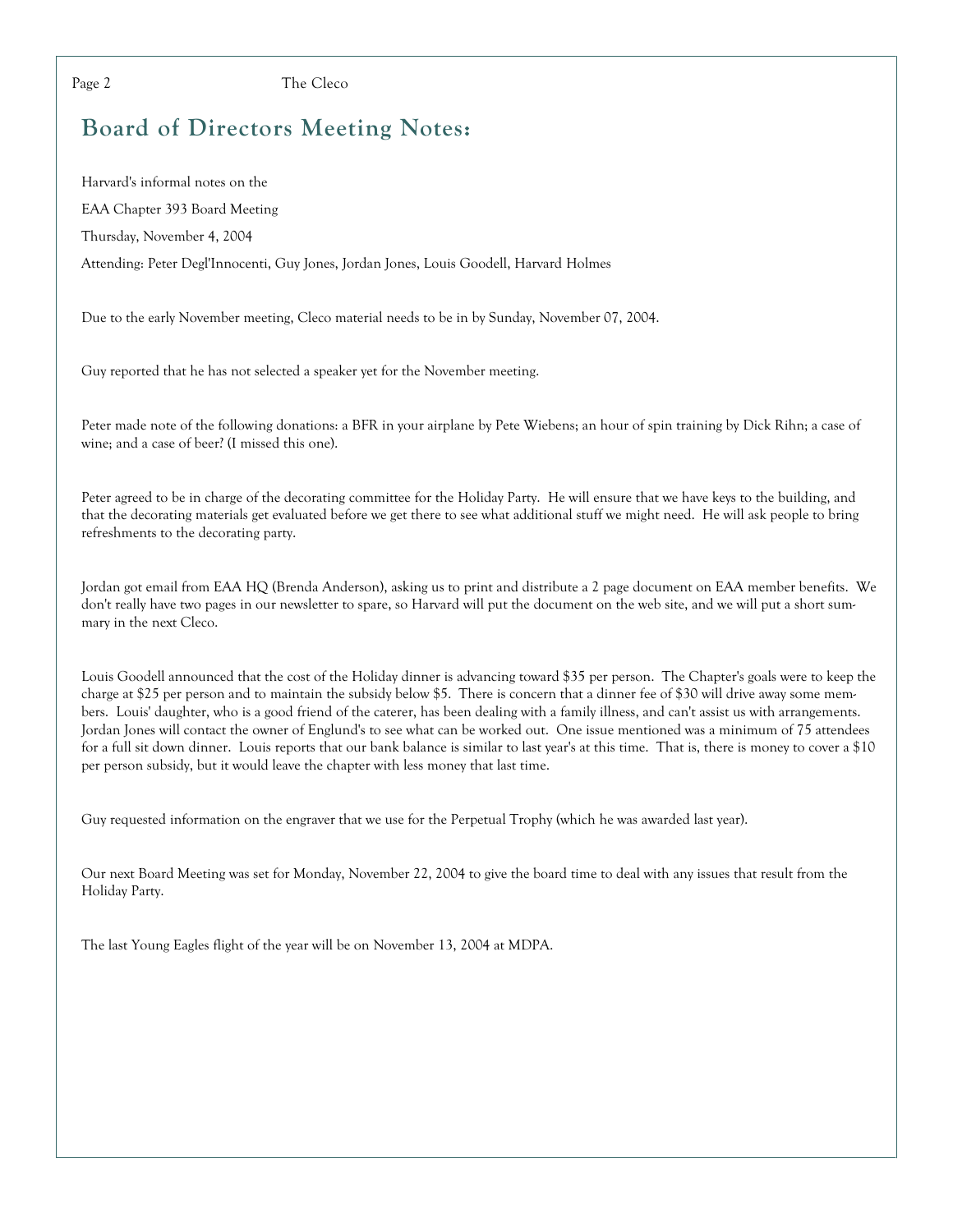# **Members Meeting Notes:**

Harvard's informal notes on the EAA Chapter 393 Members Meeting Wednesday, October 27, 2004

There were several brief announcements before our speaker began:

#### **Holiday Banquet**

President Peter Degl'Innocenti reminded those members who were not at the last meeting that they should sign up for the Holiday Party volunteer list. There are actually 3 lists: the decorating list, the cleanup list, and the donations list.

#### **Next Meeting**

The next meeting is not the usual fourth Wednesday, but the third Wednesday (November 17), to allow for Thanksgiving.

#### **Byron Airport**

The Byron Airport day was a great success on October 9. Pat Peters and Jim Veatch sold hot dogs to the tune of ~\$315. Pat Peters coordinated Young Eagles flights for 17 youngsters.

#### Email Spam

There is some individual or group contacting EAA members about Young Eagles; EAA National is NOT doing any such survey. If you receive a call, please let EAA National know about it. Duane Allen suggested that this may have been Phillips Petroleum contacting pilots about the free fuel that Phillips donates to the Young Eagles program.

#### **Chuck Yeager**

A talk by Chuck Yeager at Grass Valley on October 30 was announced.

#### Rhu A. Bigay Aviation Print "America Remembers" Raffle

Rich Henne informed the members of the raffle plan that he has come up with. He is asking each member to participate. To simplify things, he has settled on a single price of tickets of \$5 each, and he provided each member with a sheet of 10 tickets and a flier to advertise the print. Rich noted that this print, unframed, is selling on the Internet for \$300 or more, so our raffle tickets, of which we will likely only sell 100 or 200, represent an excellent value, as well as supporting EAA 393.

#### X-Prize Award

It was noted that the X-Prize is being awarded in St. Louis and tickets to the banquet are  $\tilde{\phantom{a}}$  \$275 each.

#### **OUR SPEAKER FOR THE EVENING**

was Dan Newland from Orcon Corporation. Dan has 37 years of experience with composite construction, having built ocean racing sailing boats and many other composite products. Orcon (http://www.orcon-aerospace.com/) manufactures a variety of insulation components among other aerospace products.

Continured on page 4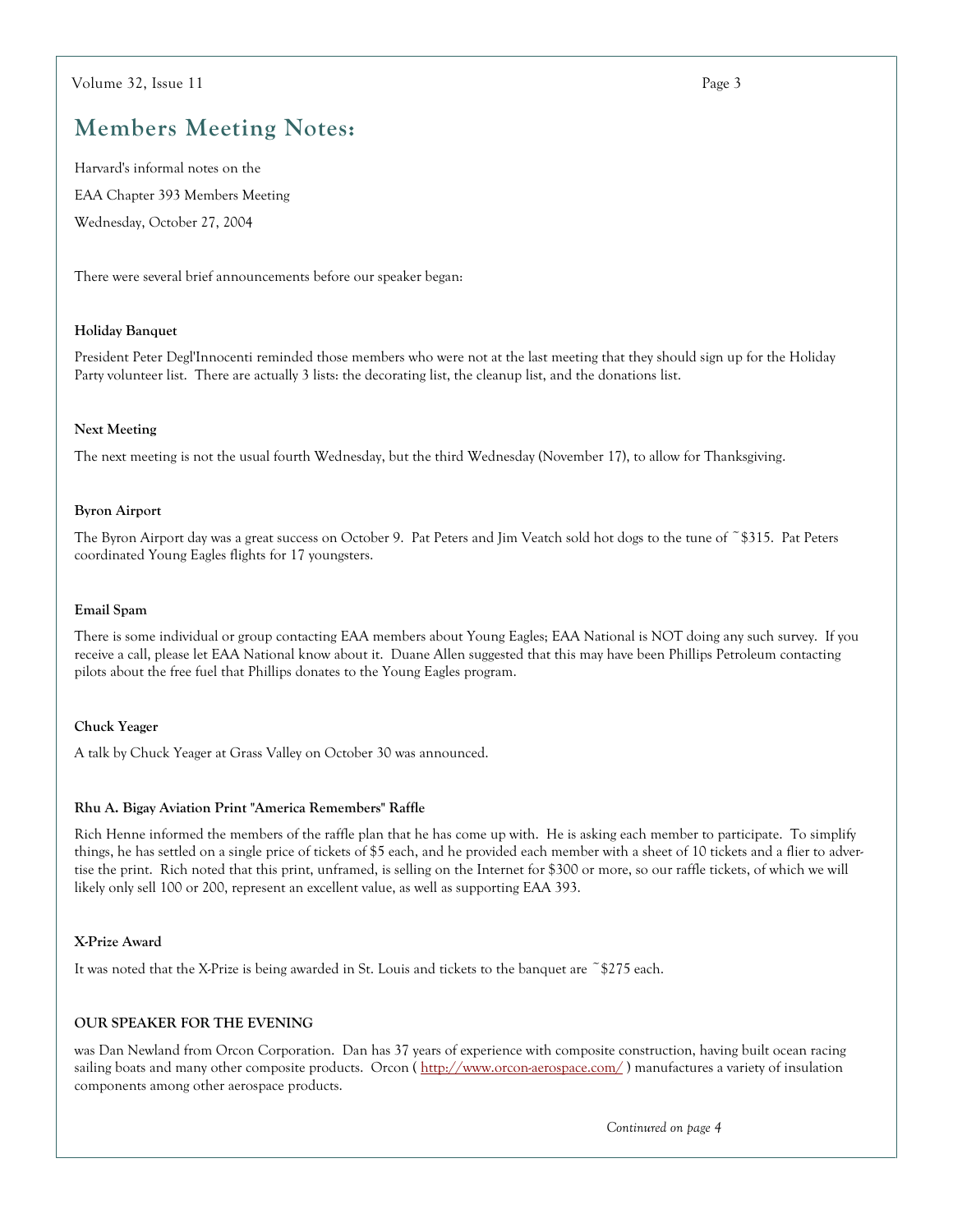Page 4

The Cleco

### **Members Meeting (cont.)**

Dan generously allowed us to put a copy of his presentation on our Web site (http://www.eaa393.org/Presentations/ Newland OSH2.htm). He gave this presentation at AirVenture (Oshkosh) this year.

Dan began with a basic introduction to the science of sound, frequencies of interest and intensities, and how these quantities are measured. He covered the three basic elements of sound reduction: absorbers, barriers, and dampers. Absorbers reduce sound by absorbing it, and they are the lightest materials in the sound killer's arsenal. Dan suggested that basically the entire interior of your plane can be covered with thin foam to absorb sounds, and this foam can be covered over with your upholstery. Barriers are more complicated and heavier to apply. They are intended to prevent the entry of sound into the cockpit in the first place. To do this, they must cover all gaps, as sound will find the tiniest crack and go through it, negating all your work. The barrier material is typically vinyl with absorber material on both sides of it. It must be somewhat stiff and heavy so that the sound cannot just travel through it, but it cannot be so stiff that it becomes a sound radiator itself. This material should be applied behind the firewall and on the floorboards, and other areas where sound enters the cabin. The third element of sound reduction is the absorber, which is applied to the structure to absorb and prevent vibrations before they become annoving sounds. Much of the aircraft skin will vibrate with air loads and engine excitations  $\sim$ dampers are applied to the surface to damp out this vibration. The good news is that 100% coverage is not required to damp out these vibrations. So a close fit is not required. Damper material is generally soft and viscous with an aluminum coating. The material absorbs energy from structures that want to vibrate, hopefully shortcutting resonant vibrations which can make so much noise. Dan also noted that your engine mounts are critical elements is isolating the airframe from engine vibrations. The engine mounts should be chosen to match the type of flying that you do. Soft mounts would typically be used for cruising planes, while harder mounts would be used for aerobatic craft. Dan also covered the use of interior trim panels, and how to apply them for best effect. The trim panels should have good coverage (like a barrier) and adequate softness to absorb sounds. The softness is generally best achieved by mounting the trim panels on vibration standoffs.

Dan's presentation covered all these topics in much greater detail than given here, and he gave recommendations on lightweight, medium and heavyweight sound treatments.

#### Introductions

Due to the vast quantity of information from our speaker and audience questions, we elected to skip the introductions for this evening.

# **EAA Membership Benefits**

At the request of EAA National an article summarizing the multifaceted benefits of belonging to EAA has been put on the web at http://www.eaa393.org/EAA\_Benefits.htm Basically, these include the information through their publications, member perks at AirVenture, EAA insurance programs, their technical leadership in the Light Sport Aviation program, unlimited admission to the AirVenture Museum, the opportunity to join local Chapters, the Flight Planner software, EAA advisors who can advise on a variety of aircraft/medical and other topics, the Young Eagles program, and a variety of discount programs for rental cars, purchases and other items.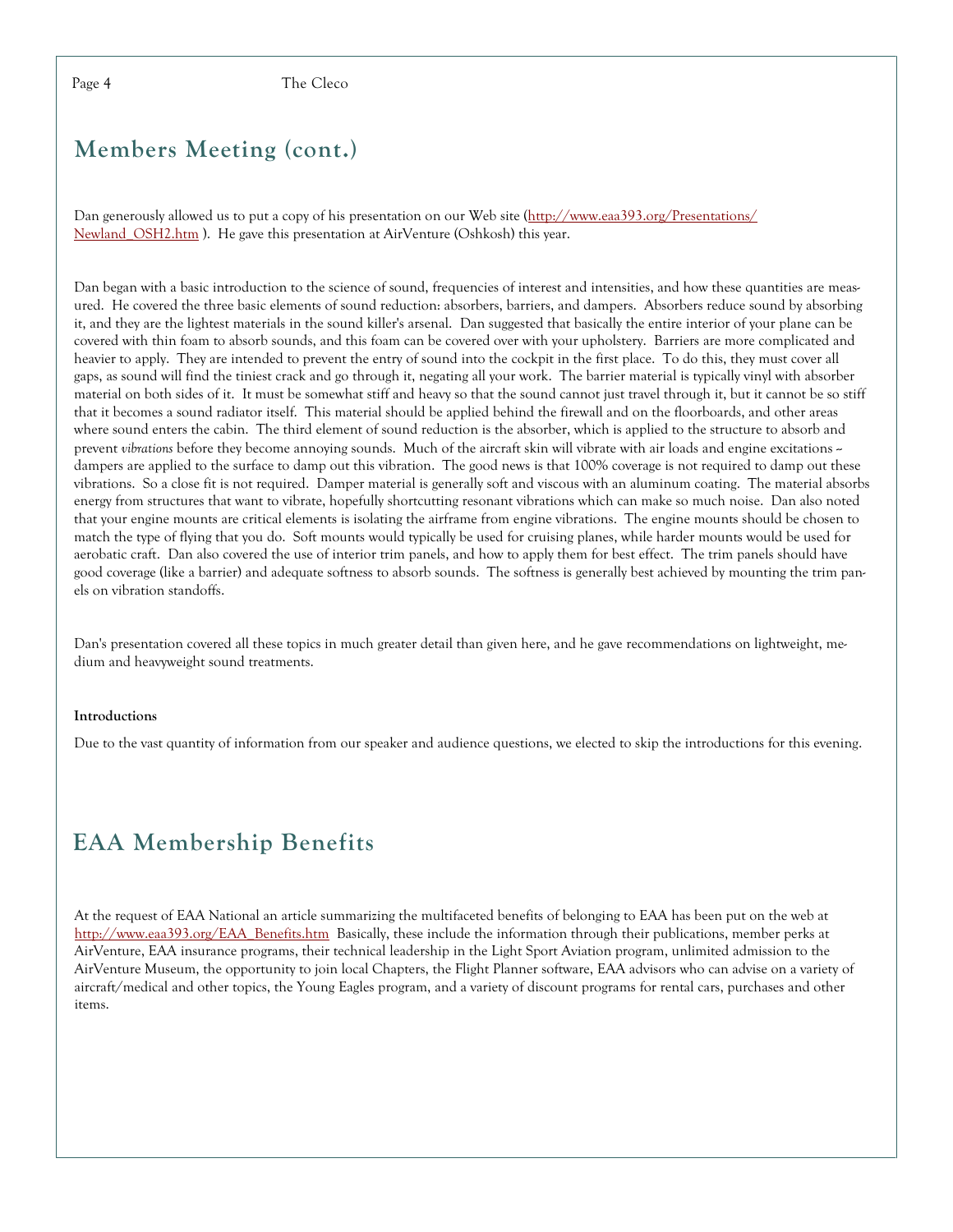# Chapter Fly-Out:

EAA Chapter 393 Fly Out to Paso Robles

Saturday, October 30, 2004

Duane Allen had alerted the fly-out group to the existence of "Matthews At The Airport," (http://www.matthewsattheairport.com/ home.htm) a new restaurant at Paso Robles, that is run by Mathew Riley, formerly of the famed REX IL RESTAURANTE (Los Angeles, California). Duane called ahead to check the prices and they seemed quite reasonable for a fly out luncheon. Duane had intended to take his wife and his partners in his new Cessna 182 TR, but neither could make it, so Duane took Guy Jones and Ron Robinson with him. Harvard and Sara went in their Mooney and also took Fred and Vi Egli. Bob and Sally Belshe went in their Lancair. The weather was generally good, except that Harvard and Sara were delayed getting out of Oakland due to the bay fog/overcast. Duane and Bob graciously waited for Harvard, so we were able to arrive more or less at the same time. On the way down, Bob Belshe caught up with us and we got a picture of him suspended over our wing. Lunch was delicious, far above our ordinary fare, but not really more expensive. We all agreed that this was one airport restaurant that we would go out of our way to stop at, perhaps even if we were driving in the area. We have some photos of the group with the three planes in the background. Duane also provided some photos of the entrees. On the way home, Duane overtook (slowly) Harvard's Mooney and got a shot from the air. We then continued on as a flight of two all the way to CCR.



Bob Belshe's Lancair



Harvard Holmes' Mooney





Continured on page 7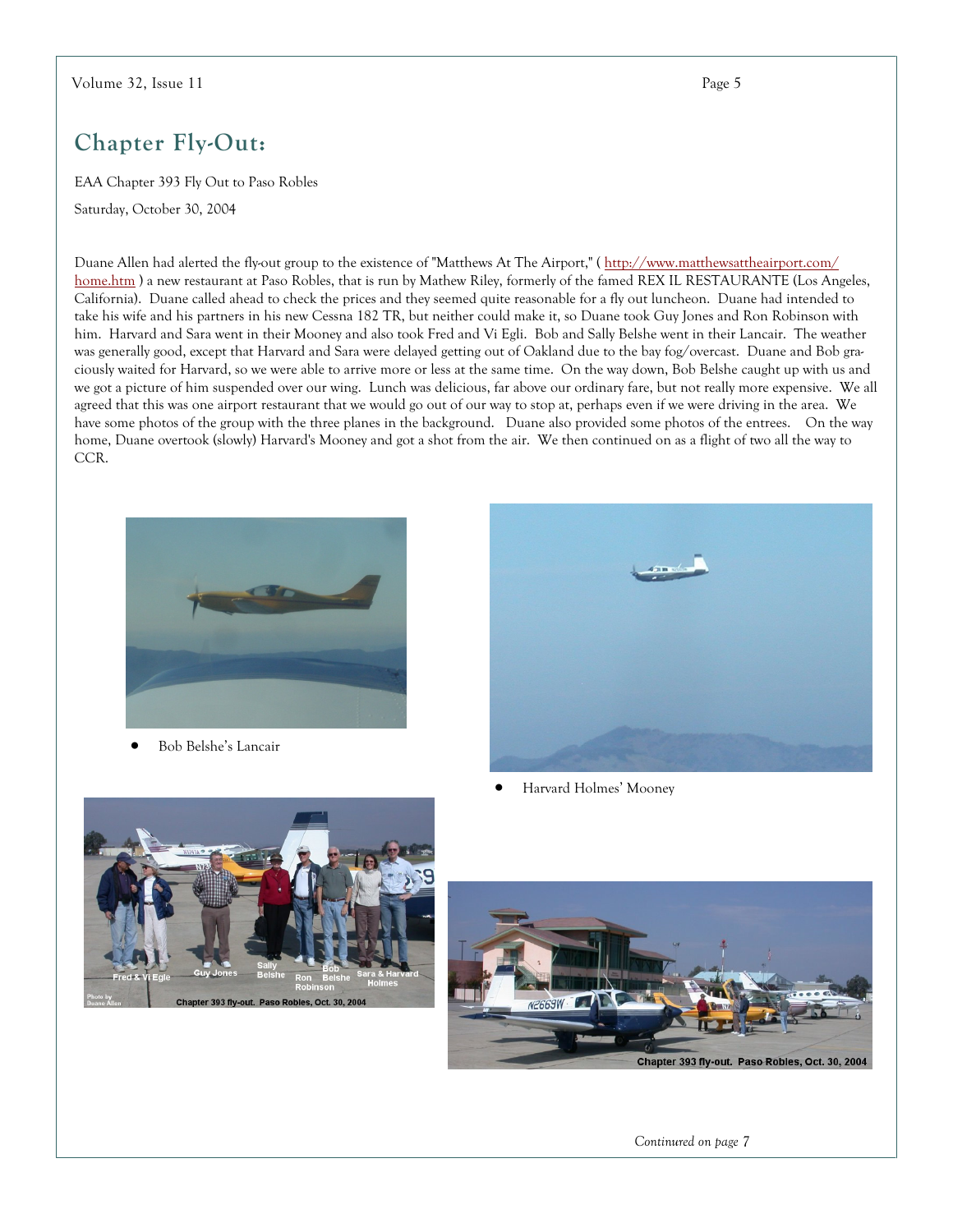| The Cleco<br>Page 6          |                                                                                                                                               |                             |  |
|------------------------------|-----------------------------------------------------------------------------------------------------------------------------------------------|-----------------------------|--|
| <b>Treasurer's Report</b>    |                                                                                                                                               |                             |  |
| Checking Balance:<br>1587.49 | If you have any recent changes in your contact informa-<br>tion please be sure to contact Louis Goodell. His contact<br>information is below. |                             |  |
| Savings Balance:<br>2602.58  |                                                                                                                                               |                             |  |
| Total:<br>4190.07            |                                                                                                                                               |                             |  |
|                              |                                                                                                                                               |                             |  |
|                              |                                                                                                                                               |                             |  |
|                              |                                                                                                                                               |                             |  |
| President:                   | Vice President:                                                                                                                               | Secretary-Treasurer:        |  |
| Peter Degl'Innocenti         | Guy Jones                                                                                                                                     | Louis Goodell               |  |
| 925.756.6172                 | 925.757.8214                                                                                                                                  | 925.682.4198                |  |
| tigerpilot43@msn.com         | thatguy2@earthlink.net                                                                                                                        | lcg2@aol.com                |  |
| Chair of the Board:          | <b>Chapter Photographer:</b>                                                                                                                  | Young Eagles:               |  |
| Harvard Holmes               | <b>Tracy Peters</b>                                                                                                                           | Pat Peters                  |  |
| 510.526.5347                 | 510.301.8485                                                                                                                                  | 925.930.6447                |  |
| HarvardHolmes@comcast.net    | tlpeters@earthlink.net                                                                                                                        | patnpeters@earthlink.net    |  |
|                              |                                                                                                                                               |                             |  |
| Membership Chair:            | Newsletter Editor:                                                                                                                            | <b>Technical Counselor:</b> |  |
| <b>Bob Belshe</b>            | Jordan Jones                                                                                                                                  | <b>Rick Lambert</b>         |  |
| 925.376.7677                 | 925.432.4059                                                                                                                                  | 707.748.1532                |  |
| rbelshe@comcast.net          | jones.jordan@comcast.net                                                                                                                      | rlam242714@aol.com          |  |
|                              |                                                                                                                                               |                             |  |
|                              | Web Master:                                                                                                                                   | Fly-Out Chairman:           |  |
|                              | Harvard Holmes                                                                                                                                | Harvard Holmes              |  |
|                              | 510.526.5347                                                                                                                                  | 510.526.5347                |  |
|                              | HarvardHolmes@comcast.net                                                                                                                     | HarvardHolmes@comcast.net   |  |
|                              |                                                                                                                                               |                             |  |
|                              |                                                                                                                                               |                             |  |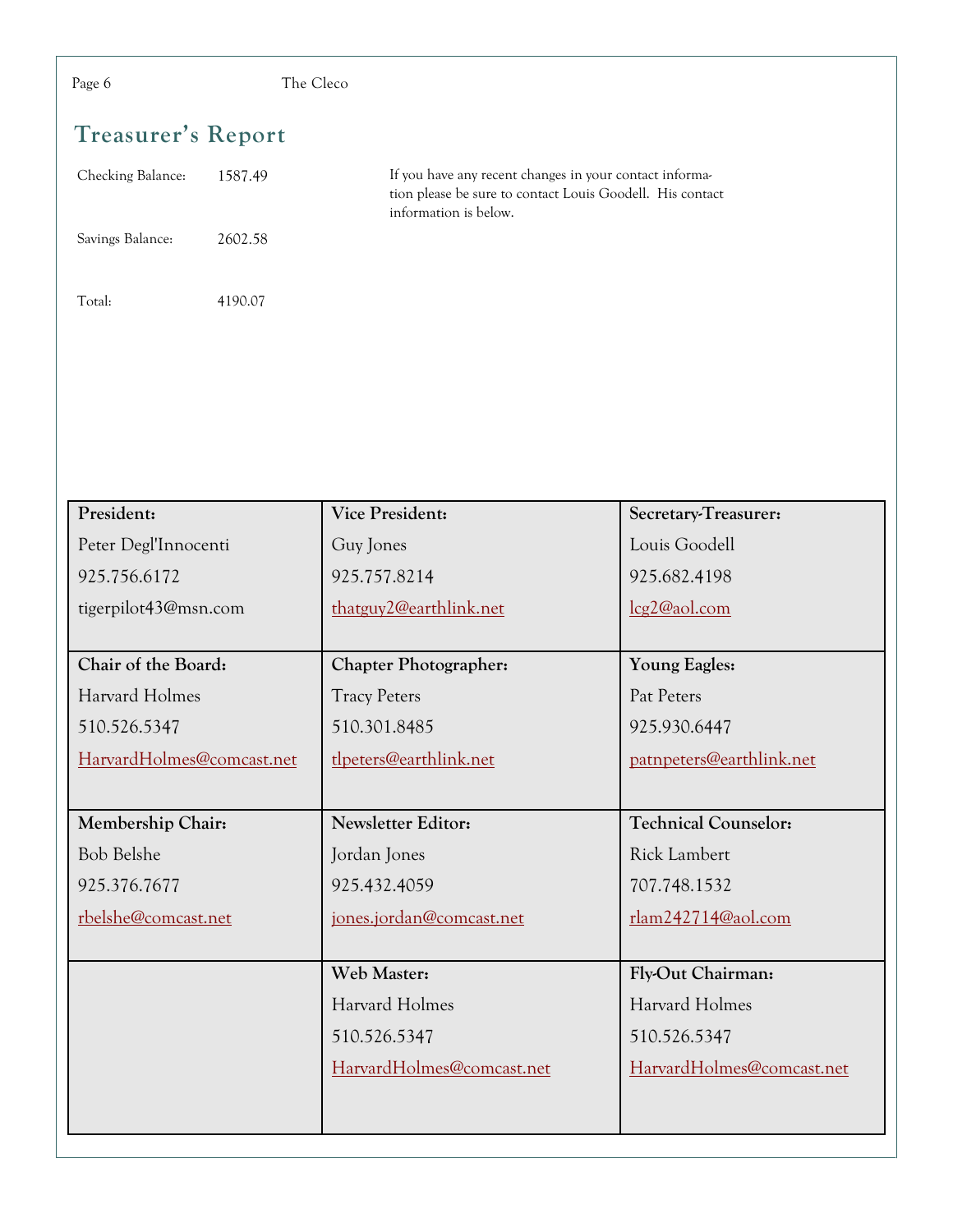#### Volume 32, Issue 11

### **Website Changes**

#### Changes to the EAA 393 Web Site

Astute surfers will note several recent (as of November 7, 2004) changes to the EAA 393 web site. First, I have added several subdirectories to make the site more understandable to me and more convenient to maintain. Second, I have reorganized the Members section, and I now provide a separate page for each member/aircraft. I will be creating more of these pages from time to time, using photos from the archives, primarily from Young Eagles events and fly-outs. If you would like to add or revise material on your aircraft, please let the webmaster know. Third, I have added a Presentation section, reflecting presentations given to the members. If you find mistakes (they ARE there), please let the webmaster know.

### Chapter Fly-Out: (continued)

Here are some photos of the sort of fare served at Mathews At The Airport.









Page 7